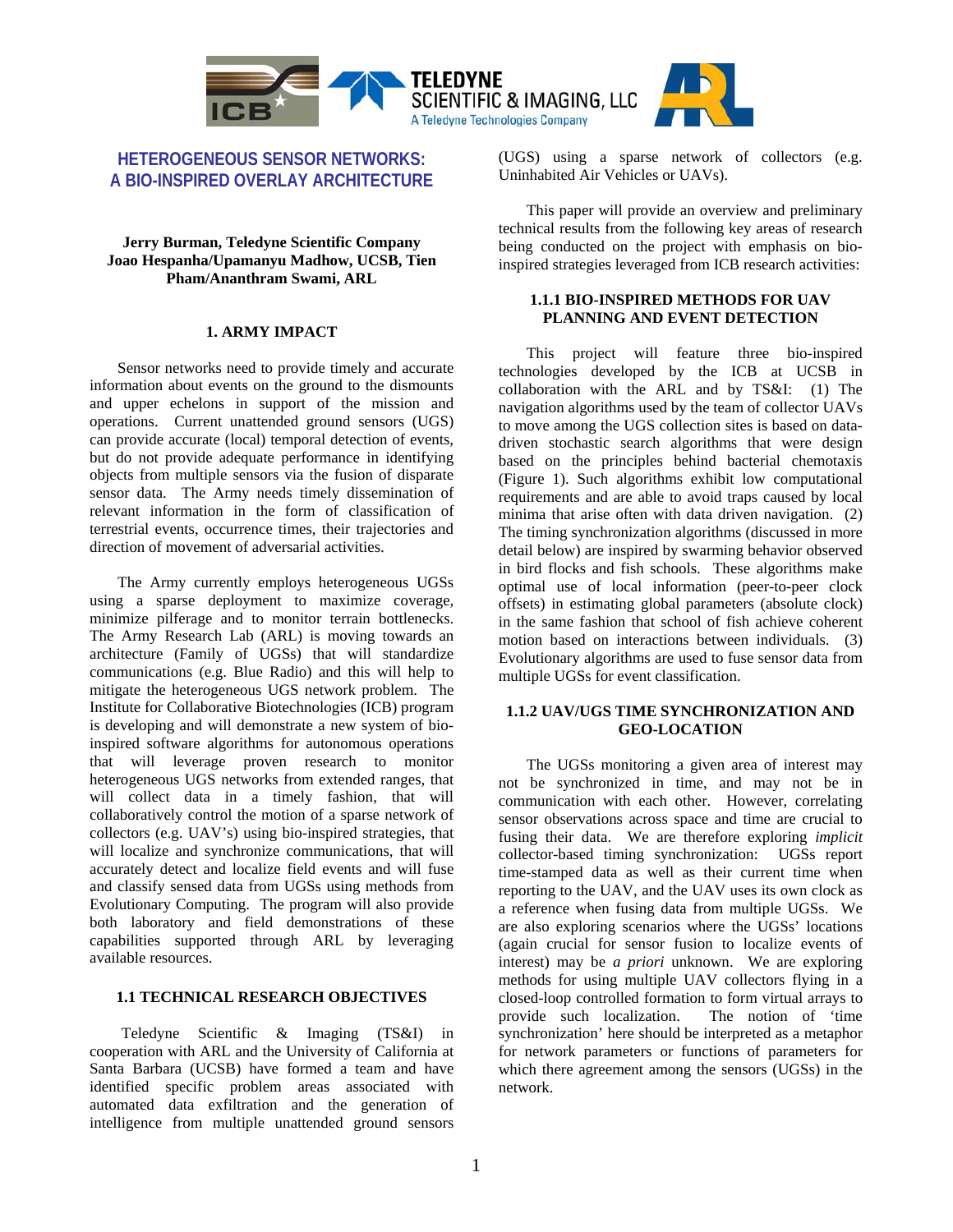| <b>Report Documentation Page</b>                                                                                                                                                                                                                                                                                                                                                                                                                                                                                                                                                                                                                                                                                                                                                                                                                                   |                             |                              |                       | Form Approved<br>OMB No. 0704-0188                 |                           |
|--------------------------------------------------------------------------------------------------------------------------------------------------------------------------------------------------------------------------------------------------------------------------------------------------------------------------------------------------------------------------------------------------------------------------------------------------------------------------------------------------------------------------------------------------------------------------------------------------------------------------------------------------------------------------------------------------------------------------------------------------------------------------------------------------------------------------------------------------------------------|-----------------------------|------------------------------|-----------------------|----------------------------------------------------|---------------------------|
| Public reporting burden for the collection of information is estimated to average 1 hour per response, including the time for reviewing instructions, searching existing data sources, gathering and<br>maintaining the data needed, and completing and reviewing the collection of information. Send comments regarding this burden estimate or any other aspect of this collection of information,<br>including suggestions for reducing this burden, to Washington Headquarters Services, Directorate for Information Operations and Reports, 1215 Jefferson Davis Highway, Suite 1204, Arlington<br>VA 22202-4302. Respondents should be aware that notwithstanding any other provision of law, no person shall be subject to a penalty for failing to comply with a collection of information if it<br>does not display a currently valid OMB control number. |                             |                              |                       |                                                    |                           |
| 1. REPORT DATE<br><b>DEC 2008</b>                                                                                                                                                                                                                                                                                                                                                                                                                                                                                                                                                                                                                                                                                                                                                                                                                                  | 2. REPORT TYPE<br>N/A       |                              |                       | <b>3. DATES COVERED</b>                            |                           |
| 4. TITLE AND SUBTITLE                                                                                                                                                                                                                                                                                                                                                                                                                                                                                                                                                                                                                                                                                                                                                                                                                                              |                             |                              |                       | 5a. CONTRACT NUMBER                                |                           |
| Heterogeneous Sensor Networks: A Bio-Inspired Overlay Architecture                                                                                                                                                                                                                                                                                                                                                                                                                                                                                                                                                                                                                                                                                                                                                                                                 |                             |                              |                       | <b>5b. GRANT NUMBER</b>                            |                           |
|                                                                                                                                                                                                                                                                                                                                                                                                                                                                                                                                                                                                                                                                                                                                                                                                                                                                    |                             |                              |                       | <b>5c. PROGRAM ELEMENT NUMBER</b>                  |                           |
| 6. AUTHOR(S)                                                                                                                                                                                                                                                                                                                                                                                                                                                                                                                                                                                                                                                                                                                                                                                                                                                       |                             |                              |                       | <b>5d. PROJECT NUMBER</b>                          |                           |
|                                                                                                                                                                                                                                                                                                                                                                                                                                                                                                                                                                                                                                                                                                                                                                                                                                                                    |                             |                              |                       | <b>5e. TASK NUMBER</b>                             |                           |
|                                                                                                                                                                                                                                                                                                                                                                                                                                                                                                                                                                                                                                                                                                                                                                                                                                                                    |                             |                              |                       | <b>5f. WORK UNIT NUMBER</b>                        |                           |
| 7. PERFORMING ORGANIZATION NAME(S) AND ADDRESS(ES)<br><b>Teledyne Scientific Company</b>                                                                                                                                                                                                                                                                                                                                                                                                                                                                                                                                                                                                                                                                                                                                                                           |                             |                              |                       | 8. PERFORMING ORGANIZATION<br><b>REPORT NUMBER</b> |                           |
| 9. SPONSORING/MONITORING AGENCY NAME(S) AND ADDRESS(ES)                                                                                                                                                                                                                                                                                                                                                                                                                                                                                                                                                                                                                                                                                                                                                                                                            |                             |                              |                       | 10. SPONSOR/MONITOR'S ACRONYM(S)                   |                           |
|                                                                                                                                                                                                                                                                                                                                                                                                                                                                                                                                                                                                                                                                                                                                                                                                                                                                    |                             |                              |                       | 11. SPONSOR/MONITOR'S REPORT<br>NUMBER(S)          |                           |
| 12. DISTRIBUTION/AVAILABILITY STATEMENT<br>Approved for public release, distribution unlimited                                                                                                                                                                                                                                                                                                                                                                                                                                                                                                                                                                                                                                                                                                                                                                     |                             |                              |                       |                                                    |                           |
| <b>13. SUPPLEMENTARY NOTES</b><br>See also ADM002187. Proceedings of the Army Science Conference (26th) Held in Orlando, Florida on 1-4<br>December 2008, The original document contains color images.                                                                                                                                                                                                                                                                                                                                                                                                                                                                                                                                                                                                                                                             |                             |                              |                       |                                                    |                           |
| 14. ABSTRACT                                                                                                                                                                                                                                                                                                                                                                                                                                                                                                                                                                                                                                                                                                                                                                                                                                                       |                             |                              |                       |                                                    |                           |
| <b>15. SUBJECT TERMS</b>                                                                                                                                                                                                                                                                                                                                                                                                                                                                                                                                                                                                                                                                                                                                                                                                                                           |                             |                              |                       |                                                    |                           |
| <b>16. SECURITY CLASSIFICATION OF:</b>                                                                                                                                                                                                                                                                                                                                                                                                                                                                                                                                                                                                                                                                                                                                                                                                                             | <b>17. LIMITATION OF</b>    | 18. NUMBER                   | 19a. NAME OF          |                                                    |                           |
| a. REPORT<br>unclassified                                                                                                                                                                                                                                                                                                                                                                                                                                                                                                                                                                                                                                                                                                                                                                                                                                          | b. ABSTRACT<br>unclassified | c. THIS PAGE<br>unclassified | <b>ABSTRACT</b><br>UU | OF PAGES<br>8                                      | <b>RESPONSIBLE PERSON</b> |

**Standard Form 298 (Rev. 8-98)**<br>Prescribed by ANSI Std Z39-18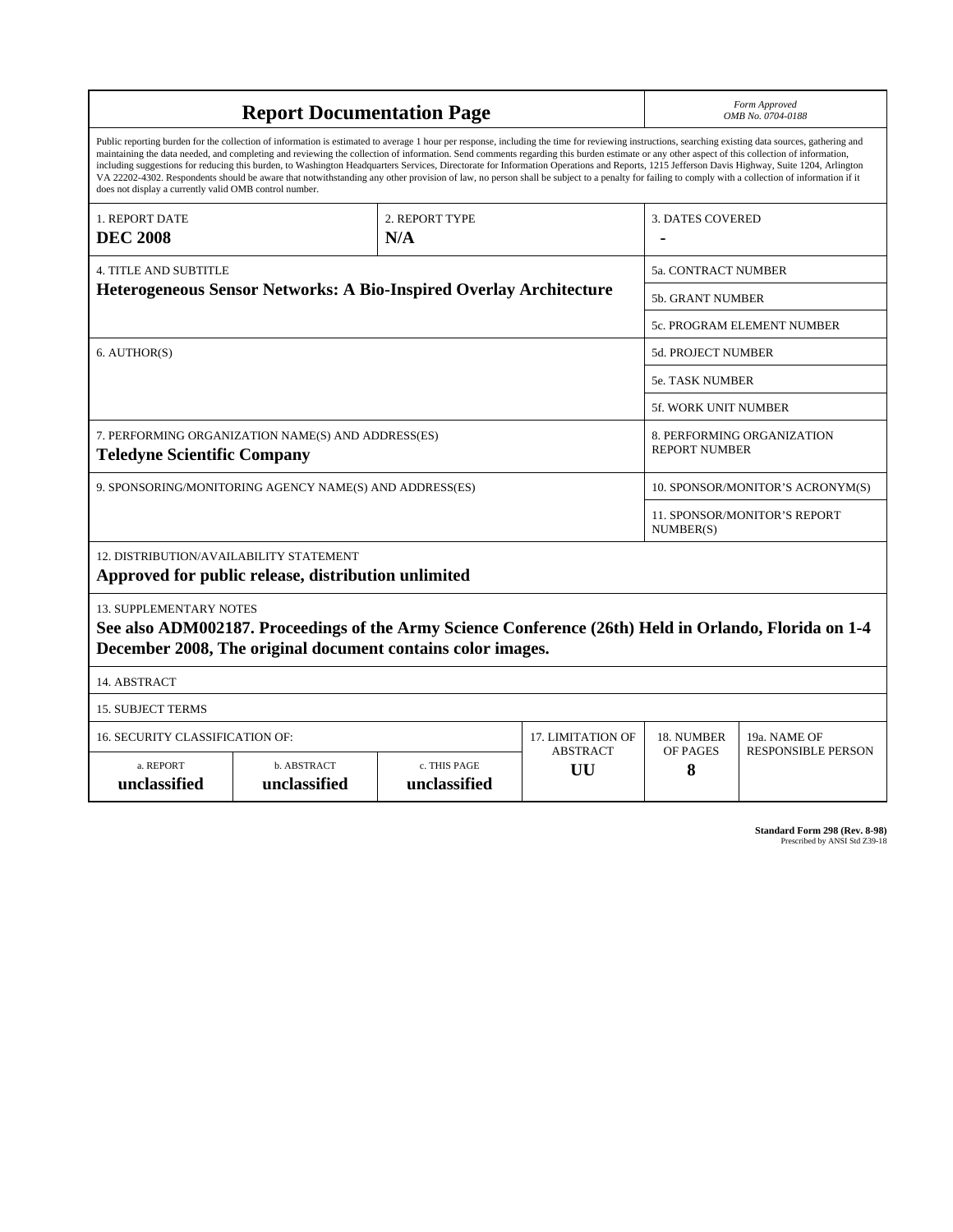

**Figure 1A**: Swimming behavior in Escherichia Coli. Fairly straight motion arises when the flagella rotate counter clockwise. When the flagella rotate clockwise, the motion of the bacteria exhibits a random change in direction.

## **1.1.3 EVENT LOCALIZATION AND CLASSIFICATION**

Algorithms for fusing data from multiple UGSs to estimate bearing and location of field events have been developed for a sparse number of distributed sensors. The solution solves a non-convex quadratic programming problem that is NP (non-polynomial) time hard. In addition, bio-inspired techniques are being investigated to identify events from data collected by a sparse set of heterogeneous sensors; field data provided by ARL is being used to test algorithm performance. We are also exploring methods for mining data gathered from the sensor field for new, yet un-modeled events, by exploiting the correlation between the readings from different UGSs. A critical issue is to model and understand the impact of the *network* on the data / information collected / processed by sensors nodes and collectors.

### **2. DISCUSSION**

In discussions with ARL, the ICB team has assessed the state of the art in the use of battlefield sensor networks and data exfiltration, which can be summarized as follows: sensor networks in support of current military operations are deployed with relatively few high-value sensors; the collection of data from these assets is intermittent, and not as timely as desired. Moreover, the quality of interpretation of data needs improvement. The primary cause of these deficiencies are non-standard heterogeneous UGS designs, infrequent visit times to these assets result in possibly stale information, and that the algorithms employed in UGS for sensor fusion and event classification maybe inaccurate and/or uncertain.



**Figure 1B**: Stochastic hybrid system (SHS) model for the tumble-and-run motion used by E. Coli. The partial integrodifferential equation below the SHS describes the time evolution of the probability density function for the position of the bacteria *p*.



**Figure 2**: High level depiction of the deployment and interaction of unattended ground sensors in a battlespace; in this scenario, a sparse network of collectors (UAVs) are employed to capture and disseminate information to dismounted soldiers and local area echelons; problems identified include control of the collector network, communications with heterogeneous UGS networks and the accuracy and timeliness of event classification and tracking in the field.

In order to address the aforementioned Army needs, a program was funded by the Army Research Office under the ICB initiative. The specific technical objectives that will be addressed in the program and transitioned to the US Army are as follows:

• Provide significantly enhanced methods to detect, capture, fuse, classify and disseminate terrestrial events from a sparse network of collectors and unattended ground sensors using bio-inspired technologies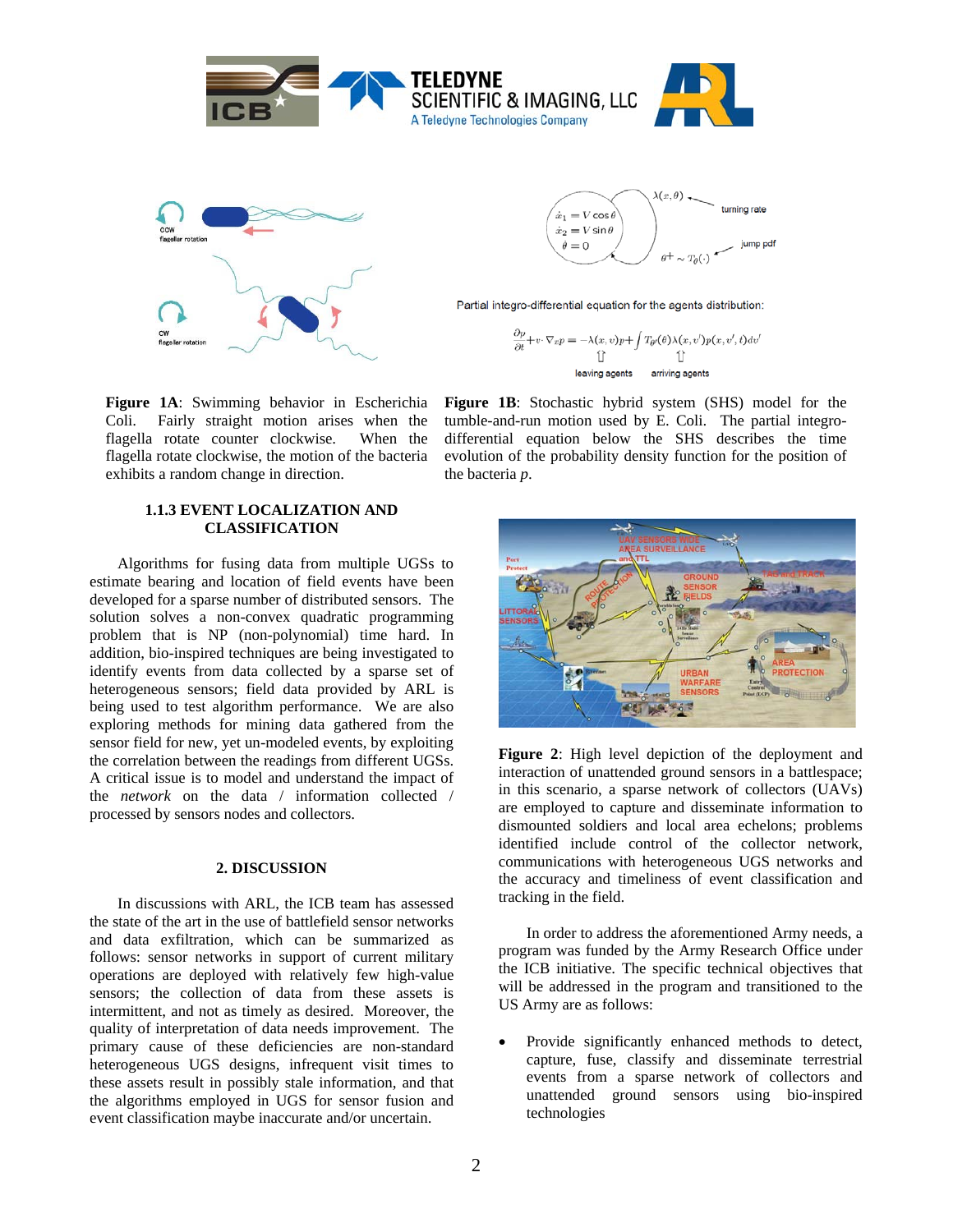

- Demonstrate the proposed capabilities via simulation, laboratory experiments and actual field tests; assess performance using well defined metrics and compare/contrast to the current approach used by the US Army
- Establish a collaborative effort between the University of California at Santa Barbara, ARL and Teledyne Scientific & Imaging to help develop a concept-of-operations relevant to US Army operations and define the necessary software algorithms and hardware implementations needed to demonstrate new and novel capabilities; provide accurate and timely situational awareness to both dismounted solders in the area of interest and to upper military echelons using available US Army applications and assets
- Leverage current research to demonstrate how revolutionary improvements can be achieved for controlling a network of collectors to optimally cooperate, collaborate, detect and capture data from heterogeneous sensor networks; strategies will be based on how bacteria search for nutrients in an environment and collaborate via attraction/repulsion to optimize their ability to localize and synchronize their behaviors; show how a global search optimization problem can be solved over a distributed topology using bio-inspired methods that avoid local minima
- Demonstrate how aerial collectors can significantly extend their detection range using low level (low duty cycle) signals from existing UGSs
- Substantially improve the fusion capabilities of current sensors/collectors using methods associated with evolutionary computing; demonstrate how data captured from individual UGSs and their sensor suites can be effectively combined to provide accurate classifications such as differentiating between specific events that are currently confused (lightning, gun shots, mortar launch, explosions, etc.); demonstrate how data captured from multiple UGSs can be fused to provide improved classification and situation awareness
- Define and pursue a plan to transition the end technologies to the US Army in a timely manner; identify potential customers within the US Army (e.g. AATD and CERDEC)
- Leverage related research and activities being supported in complementary programs such as ITA and CTA.

## **2.1 BIO-INSPIRED METHODS FOR UAV PLANNING AND EVENT DETECTION**

At the ICB, UCSB has been investigating stochastic bio-inspired decision algorithms to control the motion of networks of artificial mobile agents involved in surveillance/target-tracking missions that overcome many of the challenges previously mentioned (Hespanha, 2007). We start by describing the optimotaxis motion control algorithm that UCSB has devised to allow a network of agents to find the maximum of a spatial function, based on point measurements collected at their present locations. We then discuss how this algorithm can be adapted to solve the UAV data collection problem.

## **2.1.1 OPTIMOTAXIS**

The motion of the bacteria Escherichia coli is characterized by periods of fairly straight motion (runs) interleaved by random changes in direction (tumbles), as shown in Figure 1A.

The regulatory pathways that control the frequency of tumbles have been extensively studied. This study revealed that the frequency of tumbles is controlled by the *gradient* in the concentration of repellents and chemical attractors. In particular, the frequency of tumbles remains small if the bacterium is moving along a direction in which the concentration of attractor's increases and the concentration of repellent decreases. However, tumbles become very likely when the bacterium moves in directions along which concentration of attractors decreases or the concentration of repellents increases. This algorithm results in an effective stochastic search mechanism that only requires point measurements for the concentration of the attractive/repellent chemical agents that makes use of mobility to effectively determine gradients across these concentrations.

The stochastic hybrid system in Figure 1A can be used to model the tumble-and-run algorithm. Prior results allow us to write a partial integro-differential equation that describes the time evolution of the probability density function  $p(.)$  for the position of an agent (Hespanda, 2007). To develop efficient algorithms for search and detection one needs the probability density function *p(.)*  to reflect the relevant spatial variable.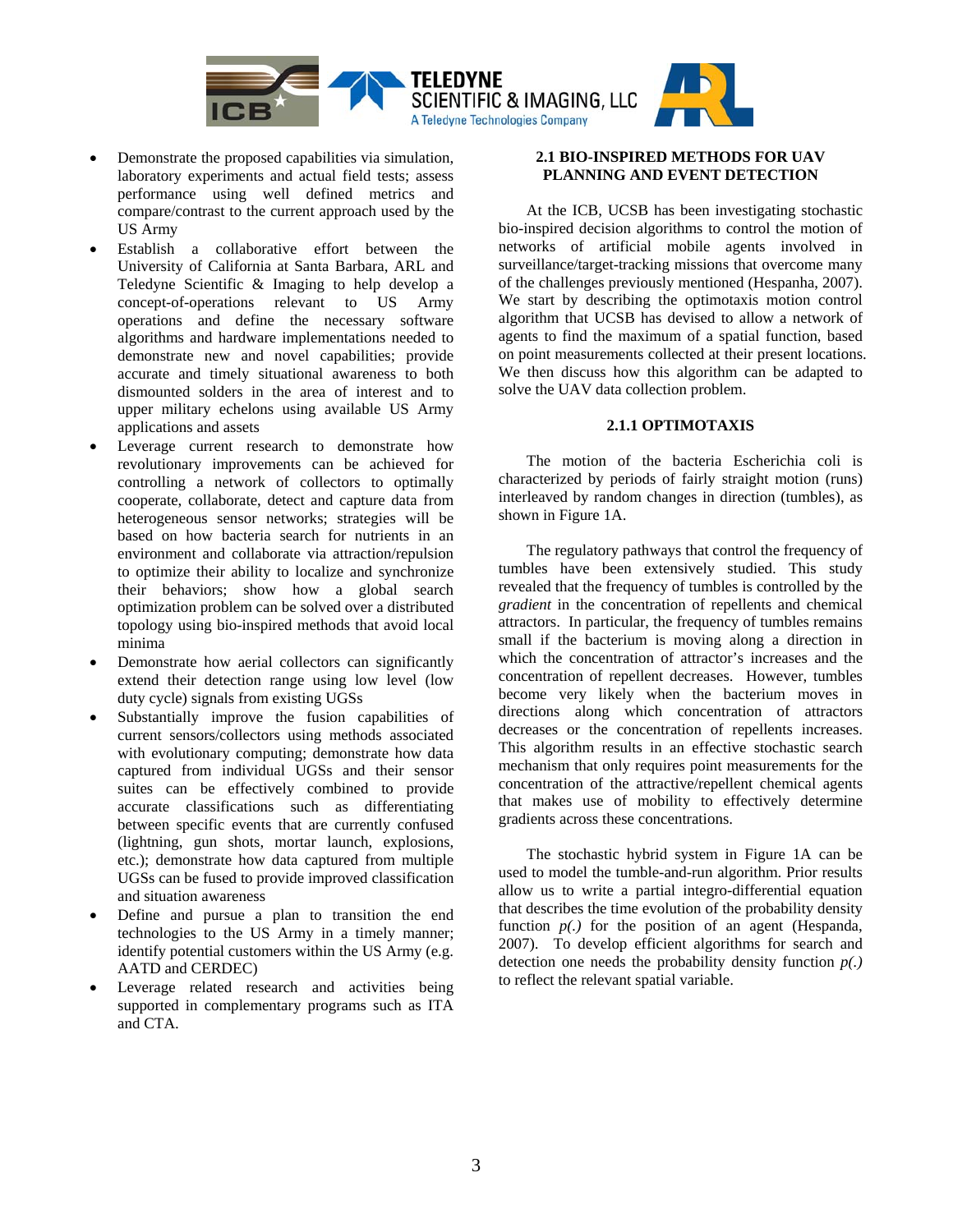

**Figure 3**: (left) Value (z-axis) of a spatial variable defined over a 2 dimensional (x-y axis). (right) Spatial distribution of a group of agents (black dots) according to a probability density function that reflects the value of the spatial variable: agents appear mostly concentrated near the maxima of the variable, with the largest concentration at the global maxima. The spatial distribution of the agents is used to estimate the value of the spatial variable.

In particular, if the goal is for the team of agents to find the source of a chemical plume, then the maximum of *p(.)* should occur near the point where the concentration of the chemic agent is maximal, since this will guarantee that the agents will (with very high probability) find the location of the maximum (Figure 3).

The plot at the right of Figure 3 was obtained by using a turning rate  $\lambda$ . for the tumble-and-run stochastic hybrid model in Figure 3 that gives rise to an agent distribution that mimics (up to a scaling factor) the value of the spatial variable of interest. As in small bacteria, only point measurements are needed and the vehicles do not require knowledge of absolute position. It is important to emphasize that the bio-inspired algorithm designed by the PIs to produce the agent's distribution in Figure 3 is very robust with respect to disturbances and measurement errors, which is not surprising in view of the fact that bacteria have evolved this algorithm for such environments.

#### **2.1.2 Bio-inspired Data-Driven Data Collection**

The technical approach for the design of the motion control algorithm for the UAVs is also inspired by the tumble-and-run algorithm. Essentially, UAVs will travel from UGS to UGS following straight-line paths<sup>1</sup>. However, at any point in time, the UAVs may decide to perform a "tumble" maneuver, which in this case means that they will change their course. Tumbles will be stochastic, with the probability of tumble increasing as it becomes more likely that the destination UGS has no useful information to send, or that another UAV is better positioned to collect any data that may be available. This form of bio-inspired stochasticity has two important

benefits: it prevents the system from becoming trapped in local minima (without requiring a combinatorial search) and it results in algorithms that are very robust with respect to fault, measurement errors, and disturbances.

There are three key differences between the datadriven data collection problem and the optimotaxis algorithm that was previously described:

- 1. In optimotaxis, the decision to tumble was based on local measurements of a spatial variable. Due to the agents' motion, these local measurements actually provide information about the *gradient* of the function. For this system, the decision to tumble will be based on the perception that a particular direction that the collector is moving towards will lead to the capture of important data. However, the selected direction will still be driven by local information available to the collector.
- 2. The spatial location of the UGSs will often be known to the collector UAVs. This means that a UAV's direction change due to tumbles does not need to follow a uniform distribution in a 360 degree range. Instead, they should be (stochastically) biased towards the directions of known UGS with high potential to have important data. If the scenario involves UGSs at possibly unknown locations, one should still allow for some probability of motion towards a direction other than those of known UGSs.

\_\_\_\_\_\_\_\_\_\_\_\_\_\_\_\_\_\_\_\_\_\_\_\_\_\_\_\_\_\_\_\_\_\_\_\_\_\_\_\_\_\_\_

<sup>&</sup>lt;sup>1</sup> Deviation from straight paths may be necessarily if the terrain or other considerations (such as no-fly zones) constrain the UAVs' motion.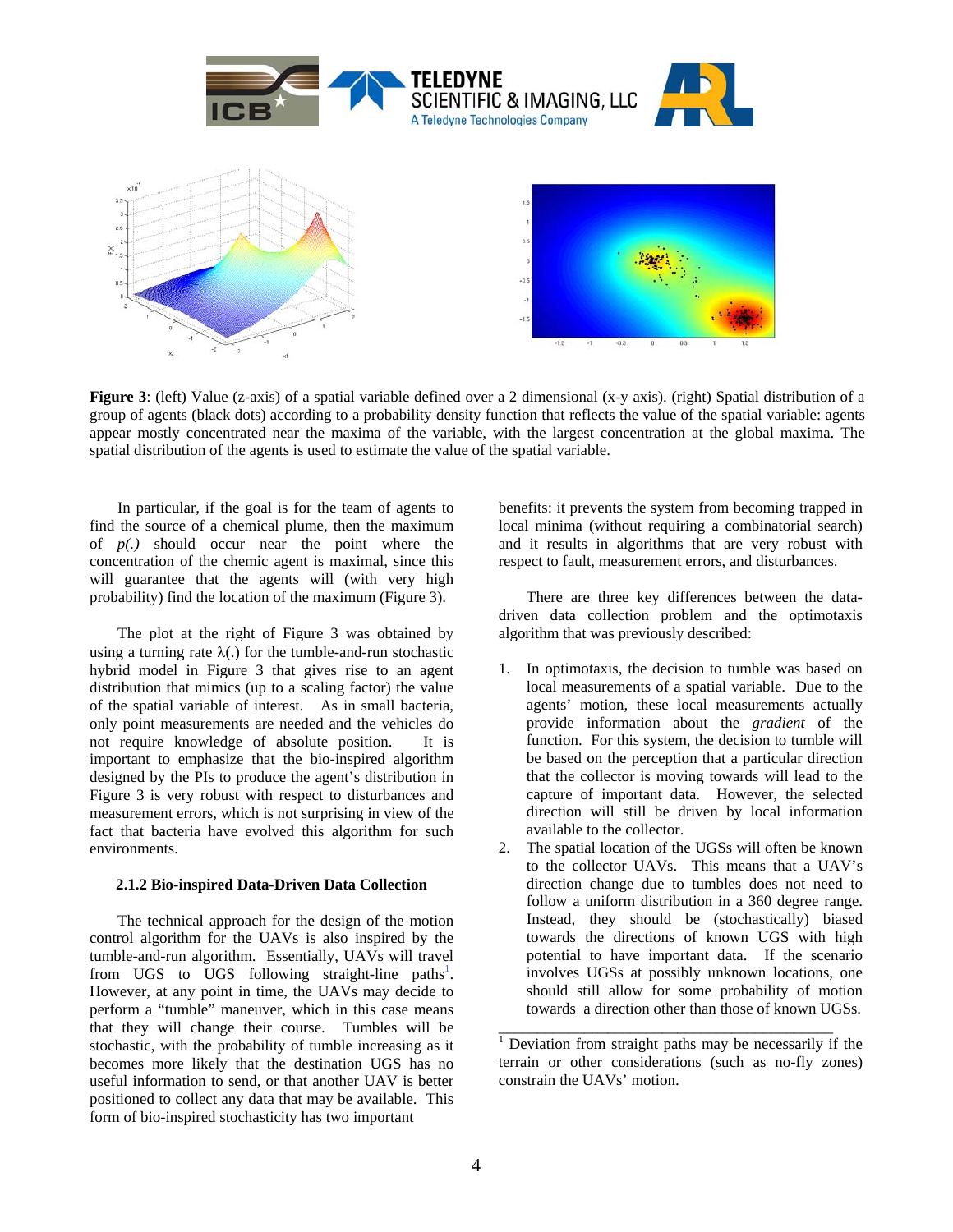

3. In optimotaxis, one wants a larger concentration of agents in regions of space close to the maximum of a spatial variable. However, now there is generally no need for several UAVs to visit a particular sensor, even if this sensor has very important data. As discussed below, biology provides the needed inspiration to overcome this challenge.

In bacteria like E. coli, stochastic decisions to run and tumble are employed not only to determine movements for individual cells, but also for the creation of multicellular structures. It has been recently shown that E. coli secretes chemo-attractants that are used as signaling mechanisms to form clusters. This is achieved by adjusting the tumble frequency of each individual, depending on their location within the cluster, thereby controlling the morphology of the cluster. In essence, the cells themselves produce clues for chemotaxis, making certain locations more attractive than others.

In bio-inspired data-driven collection, we want to avoid situations in which several collectors simultaneously attempt to collect data from the same UGS. This can be achieved by basing the stochastic tumbling decisions not only on attractive hints that a particular UGS has useful data, but also on repelling hints produced by other collectors. These hints will be supported by RF communication, instead of the chemical communication used by bacteria.

## **2.2 UAV/UGS TIME SYNCHRONIZATION AND GEO-LOCATION**

The location of existing high-value sensor assets is typically known *a priori*, being noted at the time of deployment. However, in many future combat scenarios, we envision soldiers deploying lower-cost sensor assets in the battlefield on an ad hoc basis, and GPS may be unavailable due to a hostile RF environment (e.g., in a mountainous terrain such as Tora Bora, or in urban canyons) or due to active jamming. In such scenarios, the UAV collector network must also be responsible for localizing the sensor, in addition to collecting data. There are a large number of localization techniques in the literature; they are based on information such as time-ofarrival (TOA), time-difference-of-arrival (TDOA), received signal strength (RSS), and angle-of-arrival (AOA). RSS techniques are often quite unreliable because of fading, delay spread and shadowing, while TOA and TDOA methods require accurate synchronization. AOA techniques require that the collectors be equipped with antenna arrays.

We are currently developing AOA-based localization algorithms with multiple stationary collectors. These can

be leveraged and extended to localization using UAVs. If a UAV has a directional antenna, then it can estimate the AOA of the signal from a sensor at any given time instant. By collecting multiple AOA measurements when it is in different positions in its flight path, a single UAV can emulate multiple stationary collectors, and use the algorithms being developed at UCSB to estimate the sensor's location. We will develop algorithms for controlling the flight path so as to quickly arrive at an accurate estimate. Multiple UAVs can collaborate for quicker localization using such AOA methods, which can also be combined with RSS methods in a specific fashion. Collaboration between multiple UAVs can be used to increase convergence time or accuracy. For TDOA methods, it becomes essential to use multiple UAVs: the problem to be addressed is that of accurate time synchronization between UAVs so that TDOA methods are accurate, as well as control of their flight paths during the localization period. Low cost sensors are likely to have inexpensive clocks, and as such will require frequent resynchronization (offset and skew); this is particularly critical when nodes are duty cycled. Given that UAV's are also energy-constrained, the tradeoff in energy expended for UAV control for coverage vs. synchronization will be studied. The sensing capability of UGSs may also be exploited; for example, the UAV could transmit an acoustic signal, and at the same time a radio signal with this acoustic signal, so as to provide a benchmark for signal processing. If the UAV transmits its coordinates, a few measurements corresponding to different points on the UAV trajectory will suffice for multiple sensors to simultaneously synchronize and localize themselves. If the sensors are not acoustic sensors, other modalities may have to be investigated.

### **2.3 EVENT LOCALIZATION, CLASSIFICATION AND DISCOVERY**

The concept of operations outlined by ARL consists of a sparse sensor network laid out over a 5-10 Km<sup>2</sup> area where only a small number of UGSs will be able to detect an event of interest. Event *localization* refers to a system capability to fuse data from multiple UGSs for the purpose of estimating the location of a detected event. In addition, event tracking over time is also needed along with capabilities to handle both the near and far field problems. Event *classification* refers to deciding what the event is (e.g., tank treads, explosion), typically from among a database of events of interest. Event *discovery* is a term we have coined for adding to, or creating, a database of interesting events for which prior models may not be available. For example, even if the acoustic signature of a particular vehicle is not in our database, we should be able to detect and estimate its signature from the readings obtained by multiple UGSs.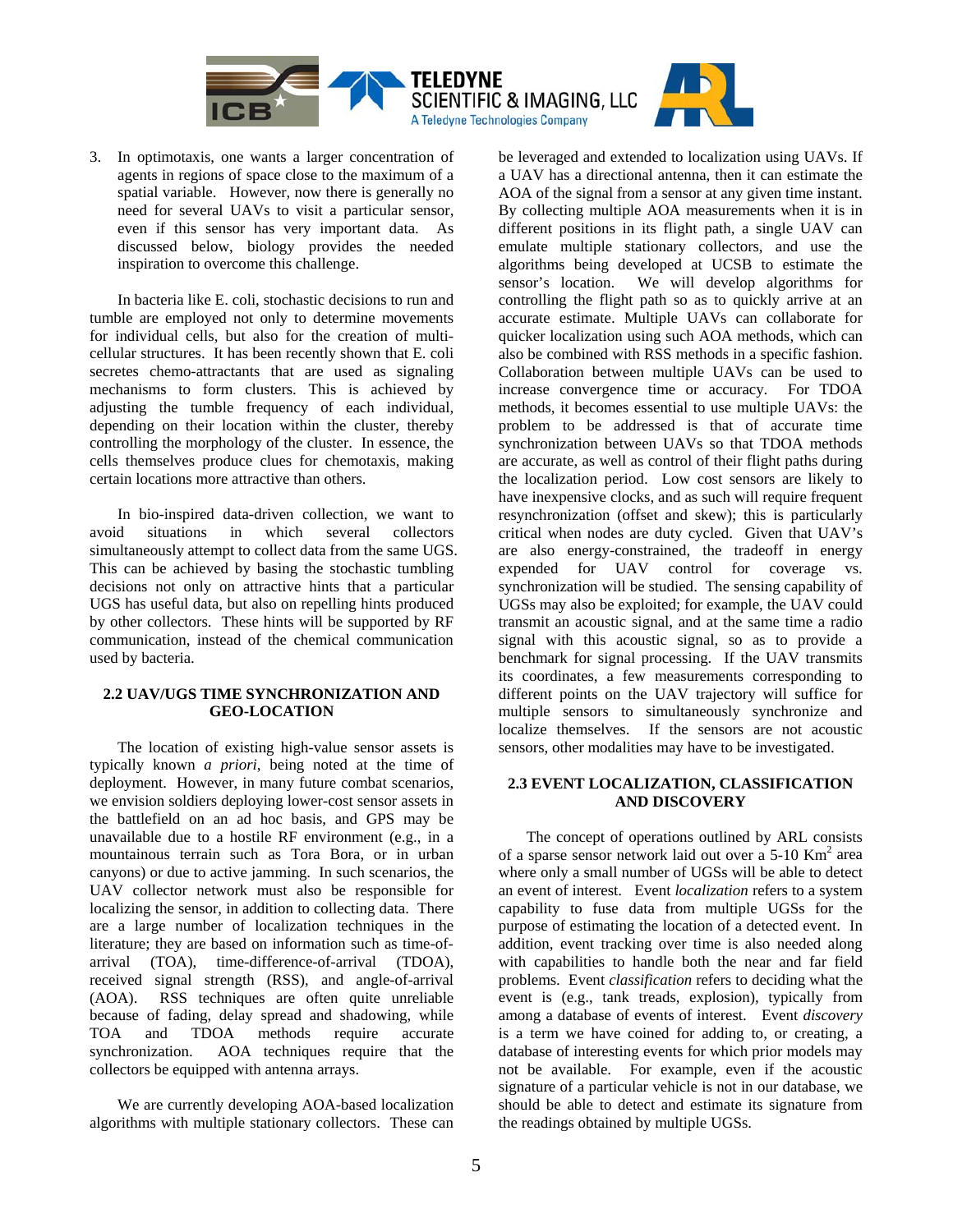

**Event Localization:** With five or more UGSs detecting an event, estimating the location of an event can be solved in a number of known ways (Floudas, 1995). However, when the number of UGSs that detect an event is below five, then the problem becomes increasingly hard; in fact, the general problem has been shown to be a non-convex quadratic programming problem that is NP (non-polynomial) time hard. This means that it may require substantial computational resources to solve the problem (if a solution exists) in a reasonable time frame to support operational environments.

During the first year of the ICB program, TS&I obtained real world data from ARL that depict a sensor network consisting of 5 UGSs observing an explosive event at far range (~2 Km). TS&I researched the problem of event localization when only 4 or 3 UGSs observed the event. Time synchronization is required between UGSs.

With four UGSs, the problem of event localization can be solved by reducing the problem to a 1-D parameter search. Good results were obtained for this case. Figure 4 shows some Monte Carlo simulation results for the case of four sensors; the study measures the average radial error for event localization vs. the standard deviation of random range (time difference of arrival) errors at each UGS. Confidence bounds (95%) are shown for each level of range error. The results of these Monte Carlo simulations show that good performance can be achieved for event localization for the four sensor case.



**Figure 4**: Monte Carlo simulation results with confidence bounds (95%) for the average radial location error vs. the standard deviation of the range or TDOA measurement error (UGSs) for the four sensor case.

When three sensors detect an acoustic event, the problem complexity is substantially increased. The problem involves a 2-D search over a very complex surface to find a global minimum with many local minima. Figure 5 illustrates the challenge associated with searching a complex surface for a global minimum which represents the solution to the event localization problem. TS&I investigated a number of published techniques including the MatLab Optimization kit and methods that have won international competitions (e.g. Price, 2006) in optimization contests with little success in reliably estimating the location of events for three UGSs. As mentioned previously, the problem is NP hard and solution feasibility is a significant factor. That is, determining whether or not a solution exists for a specific geometry and TDOA error is required.

Fortunately, TS&I discovered a very recent paper (Beck, Stoica, 2008) that reduces the 2-D problem to a 1- D search. TS&I enhanced the algorithm by adding additional logic to speed up the search process which involves many matrix inversions and to determine when a specific geometry does not admit a feasible solution. Monte Carlo simulations were conducted using this enhanced method for the three UGS problem and very good results were obtained. Figures 6 and 7 show the accuracy of the method and the probability that a feasible solution can be found.



**Figure 5**: 2-D surface that needs to be searched to find global minimum which represents the solution to the event localization problem; this problem is NP hard because the surface contains many local minima.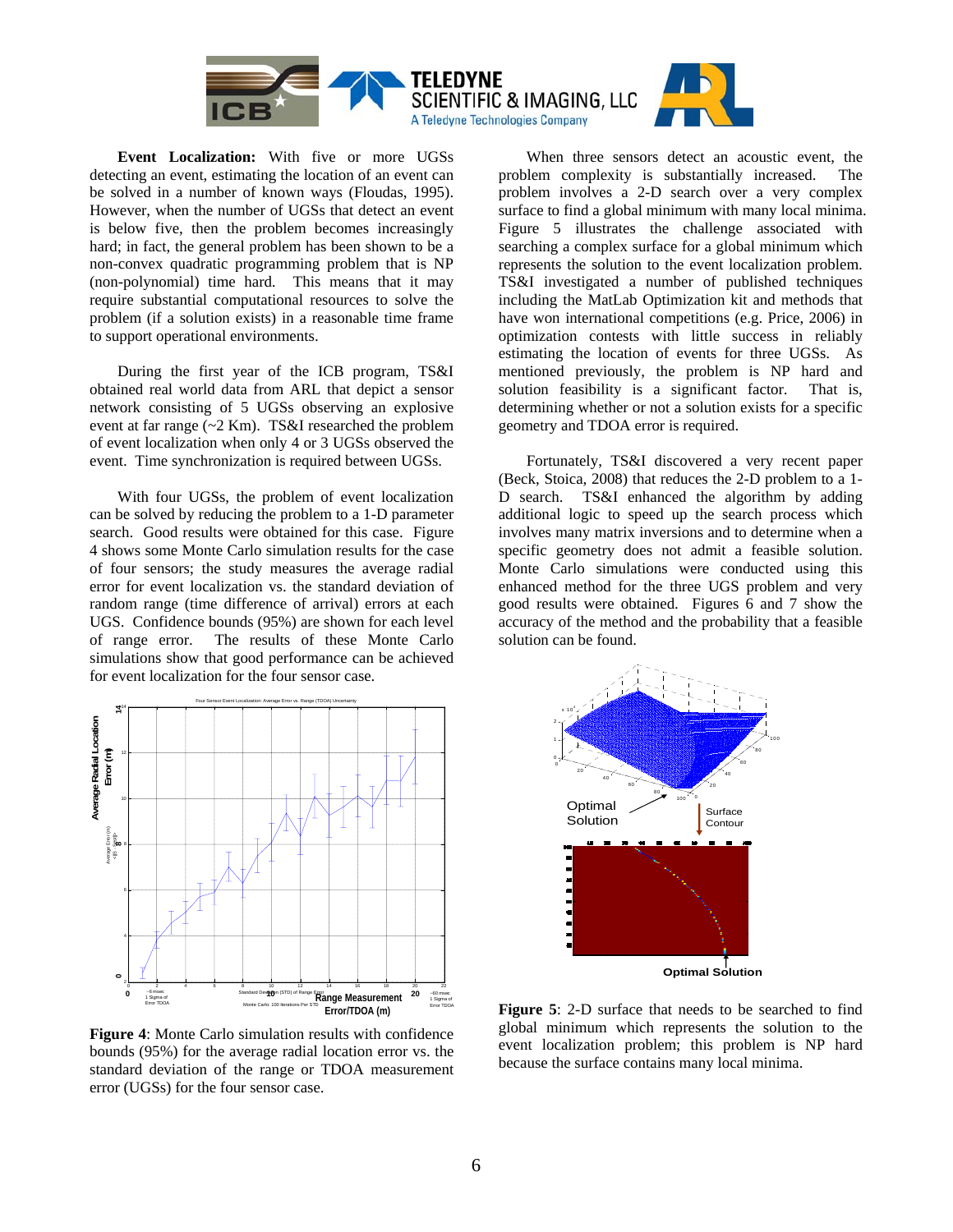



**Figure 6**: Monte Carlo simulation results with confidence bounds (95%) for the average radial location error vs. the standard deviation of the range or TDOA measurement error (UGSs) for the three sensor case using the enhanced Beck/Stoica algorithm.



**Figure 7**: Monte Carlo simulation results for the percentage of infeasible solutions vs. the standard deviation of the range or TDOA measurement error (UGSs) for the three sensor case using the enhanced Beck/Stoica algorithm.

The results of the Monte Carlo simulation studies showed that for the four UGSs case, the average radial localization error was about 4 m for 6 msec of TDOA error (standard deviation) and about 12 m for 60 msec of TDOA error which is very good event localization

performance (Figure 4). Moreover, for the three UGSs case, the modified Beck/Stoica method showed an average radial localization error of about 5 m for 6 msec of TDOA error and 17 m of radial error for 60 msec of TDOA error also representing excellent performance given the complexity of the problem (Figure 6). The probability of an infeasible solution for the three UGSs case was very low for up to 24 msec of TDOA (standard deviation) and reached about 10% for 20 m or 60 msec of TDOA error measurement (Figure 7). Moreover, the method was also tested against the near field problem and showed excellent performance. In addition, the computational time to find a solution was reduced to less than one second in MatLab. The overall results show that the event localization problem can be reliably and accurately solved for the difficult case of only three UGSs.

**Event Classification:** TS&I also obtained additional data from ARL that will be used for event classification. The data represents explosive events, gunshots and other types of events of interest to the Army. The approach being pursued by TS&I to classify these events is currently being researched and will use bio-inspired methods based on evolutionary computing. The results of these investigations will be available at the end of 2008.

**Event Discovery:** Given a sparse deployment of UGSs in the field, the signal-to-noise ratio (SNR) with which an actual battlefield event is detected may be poor for all the sensors monitoring the event. Furthermore, not all event reference signatures may be stored in the sensor database. Can we detect an interesting event without having a prior model for it, especially at low SNR? The human sensory system routinely accomplishes this task by building up a database of interesting events through experience. One approach to mimicking this success through a network of UGSs is to exploit the correlation between the sensor observations: if we do not have a prior event model, we can exploit the correlation among the observations for different UGSs; in this way, it may be possible to detect a similar event and estimate its signature. We have obtained promising preliminary theoretical and experimental results with this approach at UCSB (Venkateswaran,, Madhow, 2008) showing that, even at low SNR, it is possible to detect and estimate signals based on observations at multiple sensors, even without time synchronization. Figure 8 shows sample simulation results: the first plot shows a noiseless acoustic signature, the second shows the noisy observation at one sensor, while the third shows the estimated acoustic signature waveform based on observations at 20 sensors; each sees a very noisy version of the acoustic signature through a different delay. The sensors do not have a prior